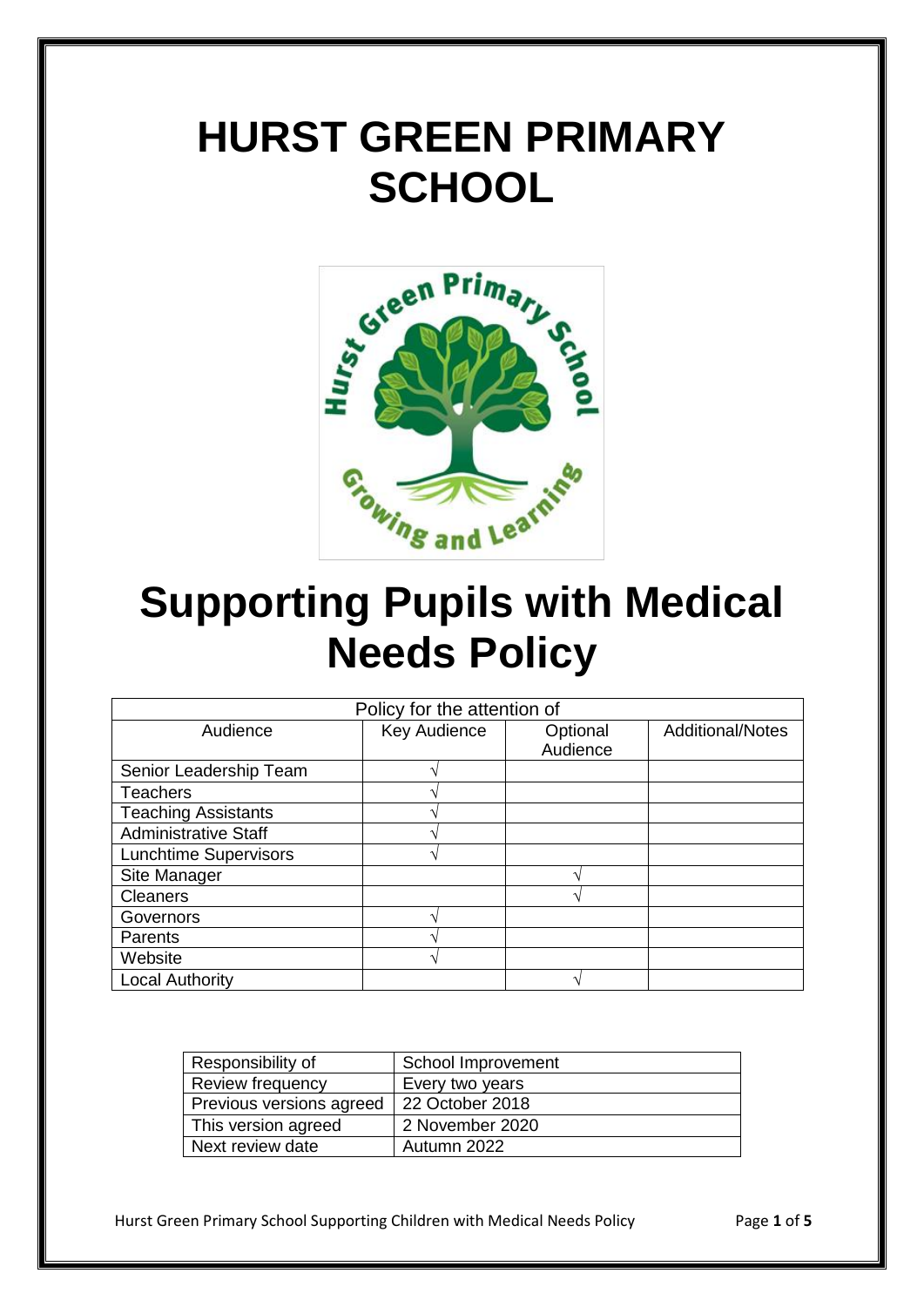## **Supporting Pupils with Medical Needs Policy**

#### **Status**

**Statutory** 

#### **Purpose**

The policy is part of our overall strategy to safeguard and promote the welfare of all children. We recognise that pupils with medical conditions need to be properly supported so that they have full access to education, including physical activities and out of school visits.

#### **Who/what was consulted?**

The policy draws on the DfE publication, *Supporting Pupils at School with Medical Conditions: Statutory guidance for governing bodies of maintained schools and proprietors of academies in England.*

#### **Relationship to other policies**

This policy should be considered alongside other pupil welfare policies, including health and safety, safeguarding, and in particular special educational needs and disabilities.

#### **Equality impact**

This policy will help to ensure that the school takes positive action to support the health needs of all children, and that no child suffers unnecessarily because of a health-related condition.

#### **Roles and responsibilities of headteacher, other staff, governors**

The headteacher will

- put in place arrangements that provide effective support for pupils' medical conditions within the school
- ensure that these arrangements demonstrate an understanding of how medical conditions can affect a child's ability to learn, and that they are clear and unambiguous about the need to support actively pupils with medical conditions to participate in school trips and visits, or in sporting activities, and do not prevent them from doing so
- ensure that the school consults with and is advised by healthcare professionals when considering how to support pupils with medical conditions, and listens to and values the views of pupils and parents so as to secure their confidence in the procedures
- assume overall responsibility for implementation of the relevant policies and procedures or appoint another senior staff member to do so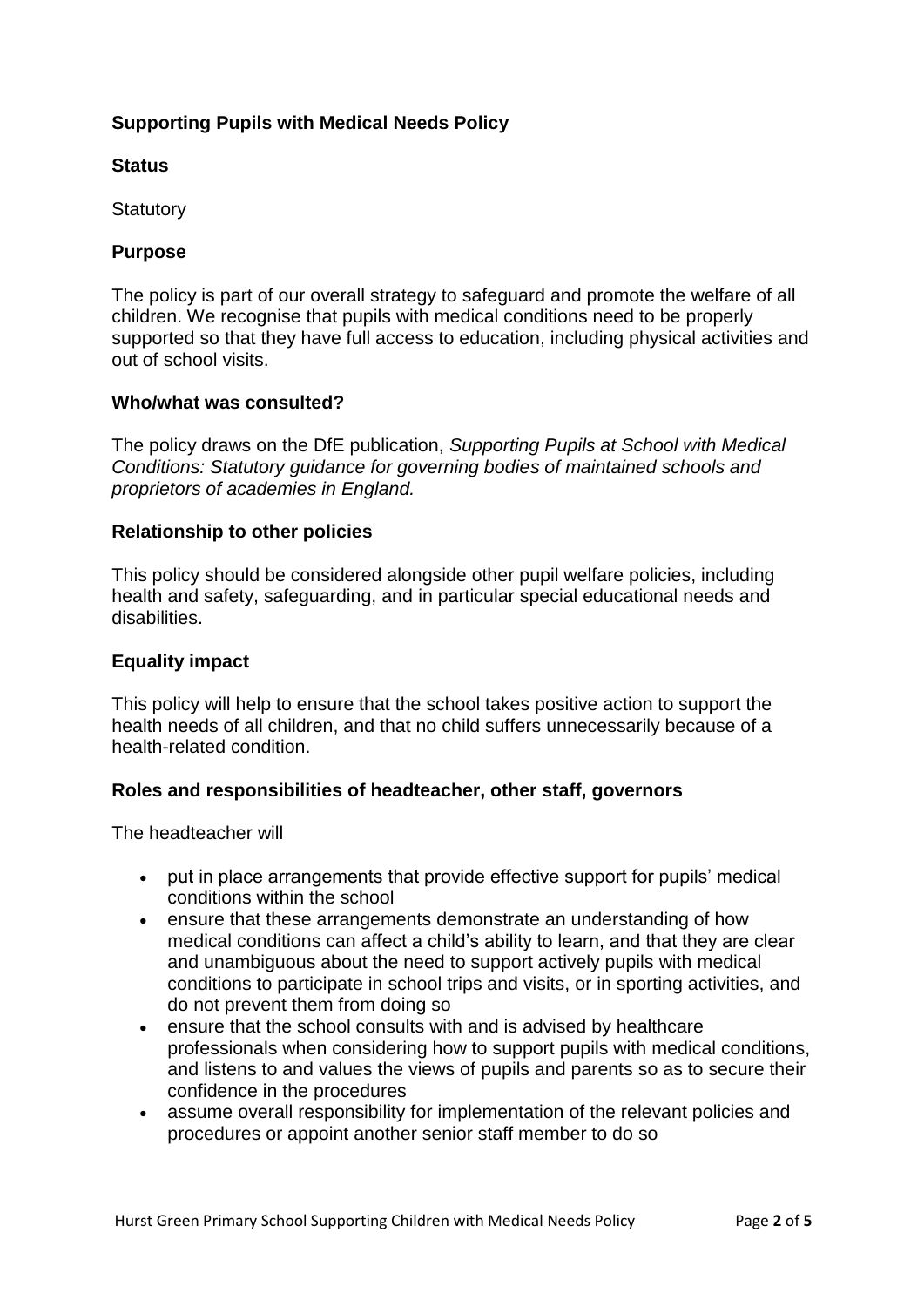- ensure that the care of pupils with medical conditions who also have special educational needs or disabilities comply also with the school's policies for supporting such pupils
- arrange for sufficient staff to be properly trained to provide the support that pupils with medical conditions need
- put in place arrangements so that someone with the requisite skills is always available to provide cover in the absence the regular teacher of any pupil with a medical condition
- ensure that all staff who need to know are aware of relevant children's conditions
- establish procedures to be followed when the school is notified that a pupil has a medical condition, including any transitional arrangements, the process to be followed when a pupil's needs change and staff training and support
- determine who is responsible for liaising with healthcare professionals and parents when it is thought that healthcare plans may be necessary and subsequently for developing the plans, for reviewing them at least annually and for ensuring that they comply in detail with the requirements of *Supporting Pupils at School with Medical Conditions: Statutory guidance for governing bodies of maintained schools and proprietors of academies in England*
- arrange for contact to be made with the school nursing service in the case of any child who has a medical condition that may require support at school, but who has not yet been brought to the attention of the school nurse.
- arrange for school staff to be appropriately insured for supporting children with medical conditions and for them to be made aware that these arrangements are in place
- ensure that the procedures for supporting pupils with medical conditions are developed and effectively implemented with partners.

The headteacher will have overall responsibility for the development of individual healthcare plans.

Staff will:

- put the welfare and well-being of children first at all times
- be aware of the policy for supporting pupils with medical conditions and understand their role in its implementation
- take into account the needs of pupils with medical conditions that they teach or otherwise work with
- be aware of how a child's medical condition will impact on their participation in out of school and sporting activities
- undertake suitable training and achieve the necessary level of competency before they take on responsibility to support children with medical conditions
- understand that they must not give prescription medicines or undertake healthcare procedures without appropriate training
- make sure that they know what to do and how to respond accordingly when they become aware that a pupil with a medical condition needs help.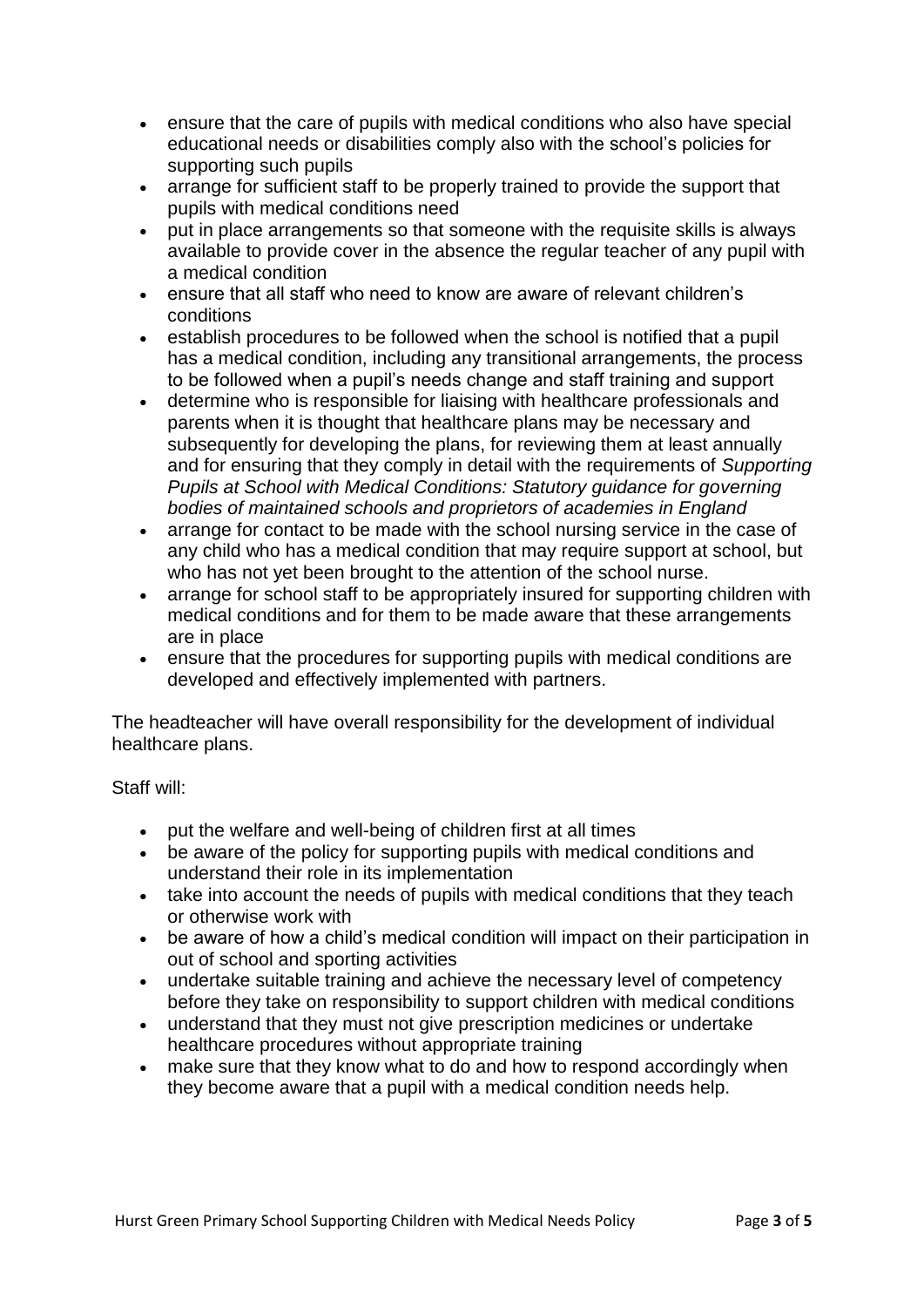School nurses:

- will be responsible for notifying the school when a child has been identified as having a medical condition that will require support in school
- may support the school's staff in implementing a child's individual healthcare plan and provide advice and liaison with on relevant matters such as training.

The headteacher will ensure that:

- the arrangements the school puts in place for supporting pupils with medical conditions are sufficient to meet its statutory responsibilities in accordance with *Supporting Pupils at School with Medical Conditions: Statutory guidance for governing bodies of maintained schools and proprietors of academies in England*
- the arrangements focus on the individual needs of each child and how their medical condition affects their participation in school life
- policies, plans, procedures and systems are properly and effectively implemented, including the designation of a named person with overall responsibility for them, and are accessible to staff and parents
- such policies, plans, procedures or systems clearly identify the roles and responsibilities of all those involved in the arrangements to support pupils at school with medical conditions, how staff will be supported in carrying out their role, and how this will be reviewed
- such policies, plans, procedures or systems do not contain or permit any activities by the school that are unacceptable according to *Supporting Pupils at School with Medical Conditions: Statutory guidance for governing bodies of maintained schools and proprietors of academies in England*
- the headteacher and/or other school leaders consult health and social care professionals, pupils and parents to ensure that the needs of children with medical conditions are effectively supported.
- arrangements are in place for children who are competent to manage their own health needs and medicines
- the school keeps written records of all medicines administered to children
- the school's policy or procedures set out what should happen in an emergency situation
- the school's policy or procedures set out how complaints may be made about the support provided to pupils with medical conditions, and how these complaints will be handled
- an appropriate level of insurance, reflecting the level of risk, is in place covering staff supporting pupils with medical conditions.

Parents of children with medical conditions will be urged to:

- provide the school with sufficient and up-to-date information about their child's medical needs
- participate in the development and review of their child's individual healthcare plan, if a plan is agreed to be appropriate
- carry out any action they have agreed to as part of the implementation of an individual health care plan.